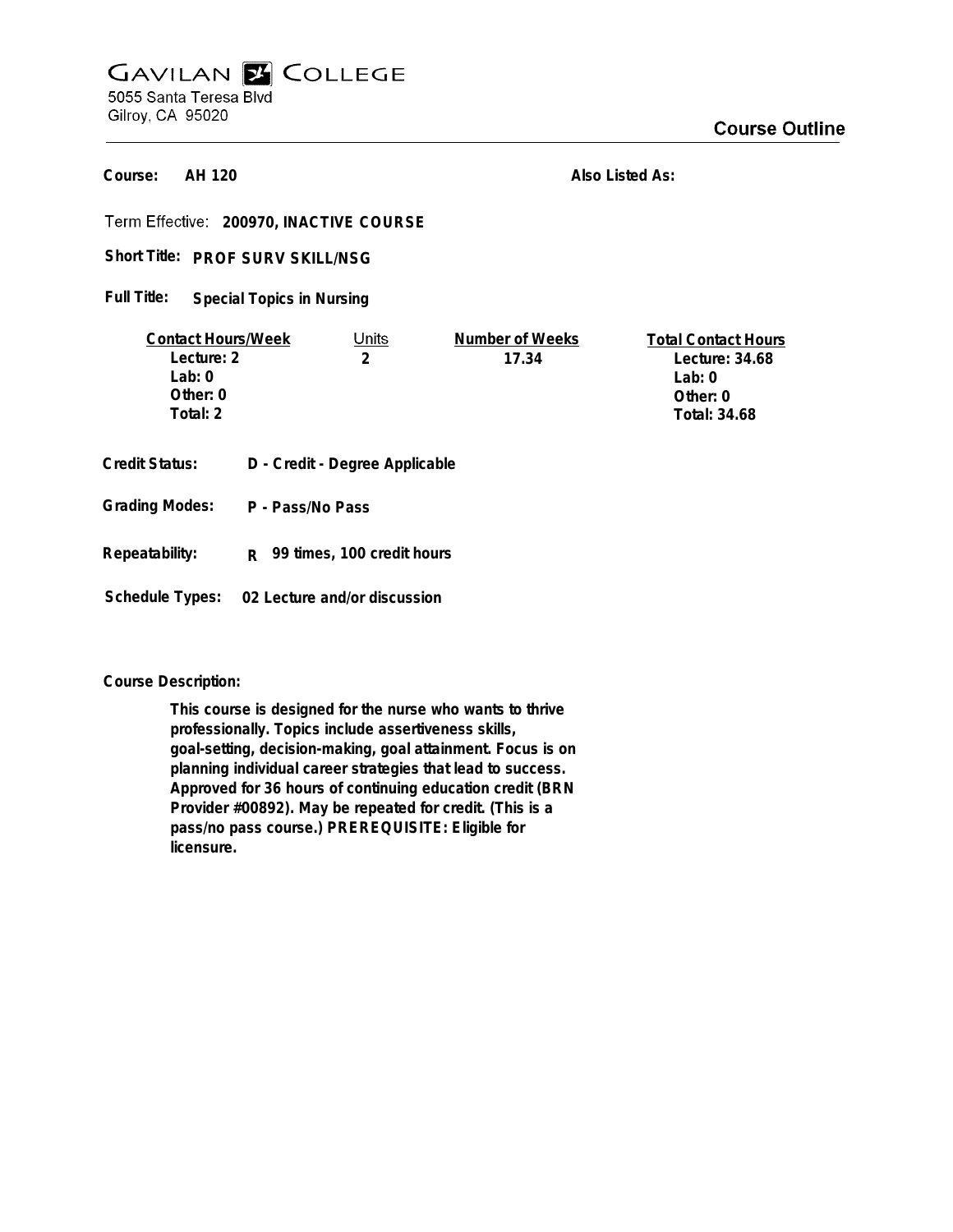**ARTICULATION and CERTIFICATE INFORMATION Associate Degree: CSU GE: IGETC: CSU TRANSFER: Transferable CSU, effective 199730 UC TRANSFER: Not Transferable**

#### **PREREQUISITES:**

### **COREQUISITES:**

**STUDENT LEARNING OUTCOMES:**

**Career training in vocational and techical education function.**

**Continuing Education for relicensure.**

**COURSE OBJECTIVES:**

- **1. Identify behaviors that interfere with professional growth.**
- **2. Describe historical events that govern nursing practice.**
- **3. Compare strategies that have been unsuccessful.**
- **4. Identify career goals/priorities.**
- **5. Describe effective time management techniques.**
- **6. Identify professional rights/responsibilities.**
- **7. State problem-solving strategies.**
- **8. Evaluate potential outcomes of actions.**
- **9. Define assertive behaviors/actions/words.**
- **10. Identify factors that necessitate assertive behavior.**
- **11. Assess individual assertiveness skills.**
- **12. Practice assertive behavior.**
- **13. Evaluate performance.**
- **14. Identify behaviors to control anxiety, fear, and anger.**

#### **TOPICS AND SCOPE:**

**Inactive Date: 05/11/2009**

# **Inactive Term: Fall 2009**

- **1 2 Pros and Cons 2 2 Promises, Promises ... and other Propaganda**
- **3 2 Procreation**
- **4 2 Procuring and Keeping Nurses**
- **5 2 Prolonging Professional Life**
- 
- **6 2 Profit and Loss**
- **7 2 Prophet Sharing**
- **8 2 Procrastination**
- **9 2 Productivity 10 2 Professional Rights & Responsibilities**
- **11 2 Problem Solving**
- **12 2 Assertive/Avoiding/Aggressive Behaviors**
- **13 2 Assertiveness in Nursing**
- **14 2 Assertive Assessment**
- **15 2 Assertive Procedures and Strategies**
- **16 2 Work Orientation and Habits**
- **17 2 Giving/Taking Criticism**
- **18 2 Control of Anxiety, Fear and Anger**

**ASSIGNMENTS:**